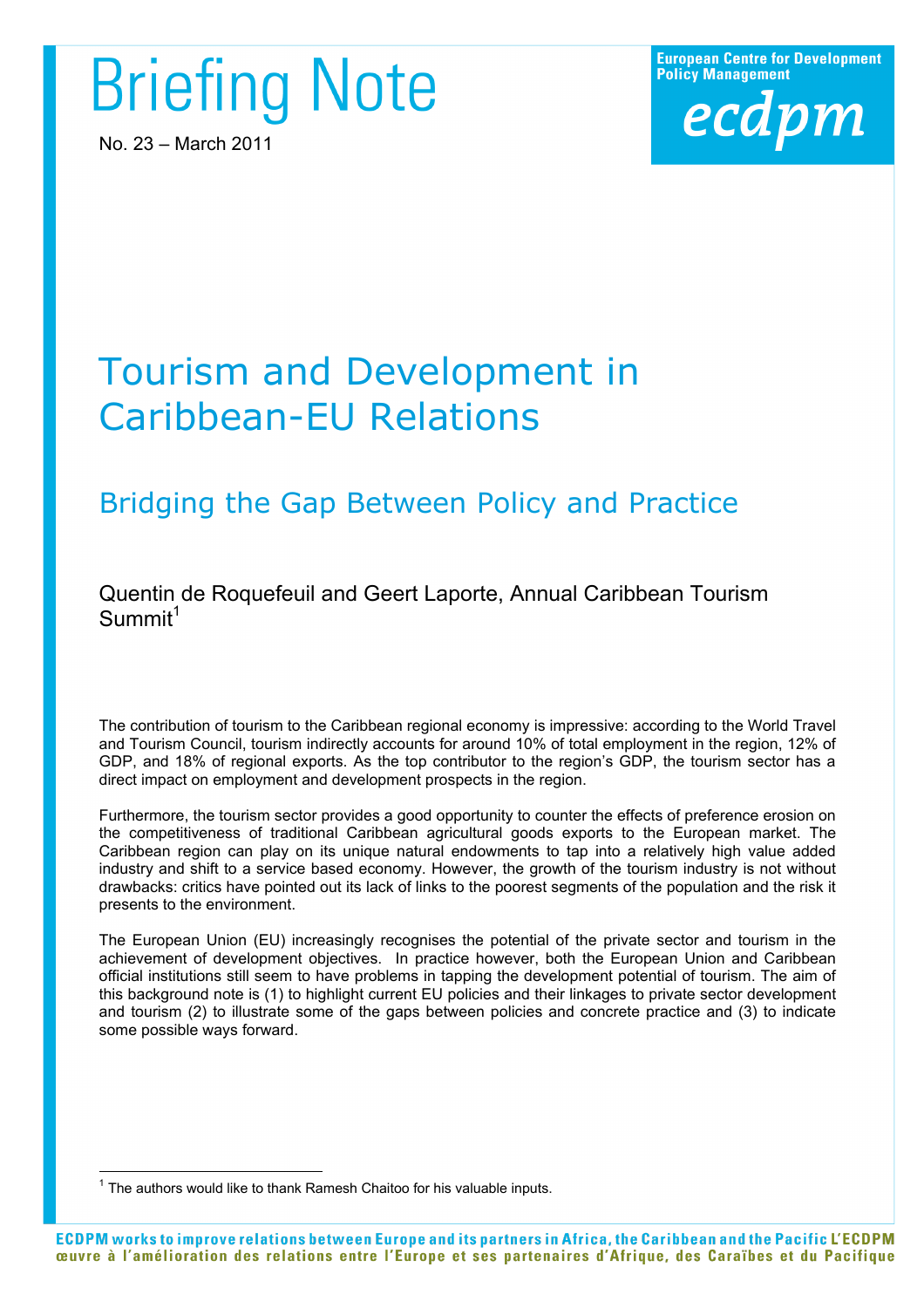## 1. EU policies in the Caribbean region and their effects on the tourism industry

Rapid global changes and major reforms in the EU have influenced a new European vision on development. The European Commission's (EC) green paper "EU development policy in support of inclusive growth and sustainable development - Increasing the impact of EU development policy" emphasises to a considerable degree the need for the EC to work effectively in tandem with the private sector in order to foster "sustainable and inclusive growth".<sup>2</sup> This increasing focus on the role of the private sector in promoting growth and development also provides opportunities for a more active engagement with the tourism industry in the Caribbean region, and for more EU programmes promoting the industry's links to the local population.

Various other policy documents more specific to the Caribbean region reflect the orientation of the green paper. The draft Joint Caribbean-EU partnership strategy, the Regional Indicative Programme (RIP) for the Caribbean and the National Indicative Programmes (NIPs) mention the necessity of enhancing private sector development in order to foster growth, integration into the world economy and poverty reduction. There is also a call for increased support to the tourism industry and to the enhancement of niche service exports such as eco-tourism.

The Economic Partnership Agreement (EPA) signed in 2008 represents a major shift in the way the Caribbean tourism sector interacts with the EU. Overall, the EPA provides significant opportunities to the Caribbean tourism sector, notably by allowing it to set up offices in the EU, by lowering the costs of various inputs imported from the EU, and by providing for rules on anti-competitive behaviour that are expected to work in favour of the regional tourism industry. Additionally, the concessions made by the Caribbean on tourism do not pose many threats to the local industry.

### 2. Gaps between policy and practice

Despite all these positive developments however, tourism does not always get the attention that one would expect given its great potential. EU development cooperation in the region, channelled through the European Development Fund (EDF), does not engage with the industry to an extent that reflects its economic weight and potential for development. Secondly, regulatory barriers in the EU and implementation delays in the Caribbean are holding back some of the benefits that could be expected to flow to the industry from the EPA.

#### 2.1. The EDF and Caribbean Tourism

While a few EDF funded programmes targeting tourism do exist in the region, their number and scope do not reflect the strategic economic weight of the industry and its potential for development. Why is this the case?

First of all, mistrust still seems to prevail between public and private actors despite increasing interaction between private sector and public sector in tourism.

Second, the strong focus of the EDF on state-to-state relations, its complex procedures and "paper trail" requirements often render EC funds inaccessible for private sector stakeholders including in the tourism sector. The fact that there are only few EDF tourism related projects ongoing in the Caribbean seems to contradict the RIP's policy objective for the Caribbean of "increased regional competitiveness in the

 <sup>2</sup> http://ec.europa.eu/europeaid/how/public-consultations/5241\_en.htm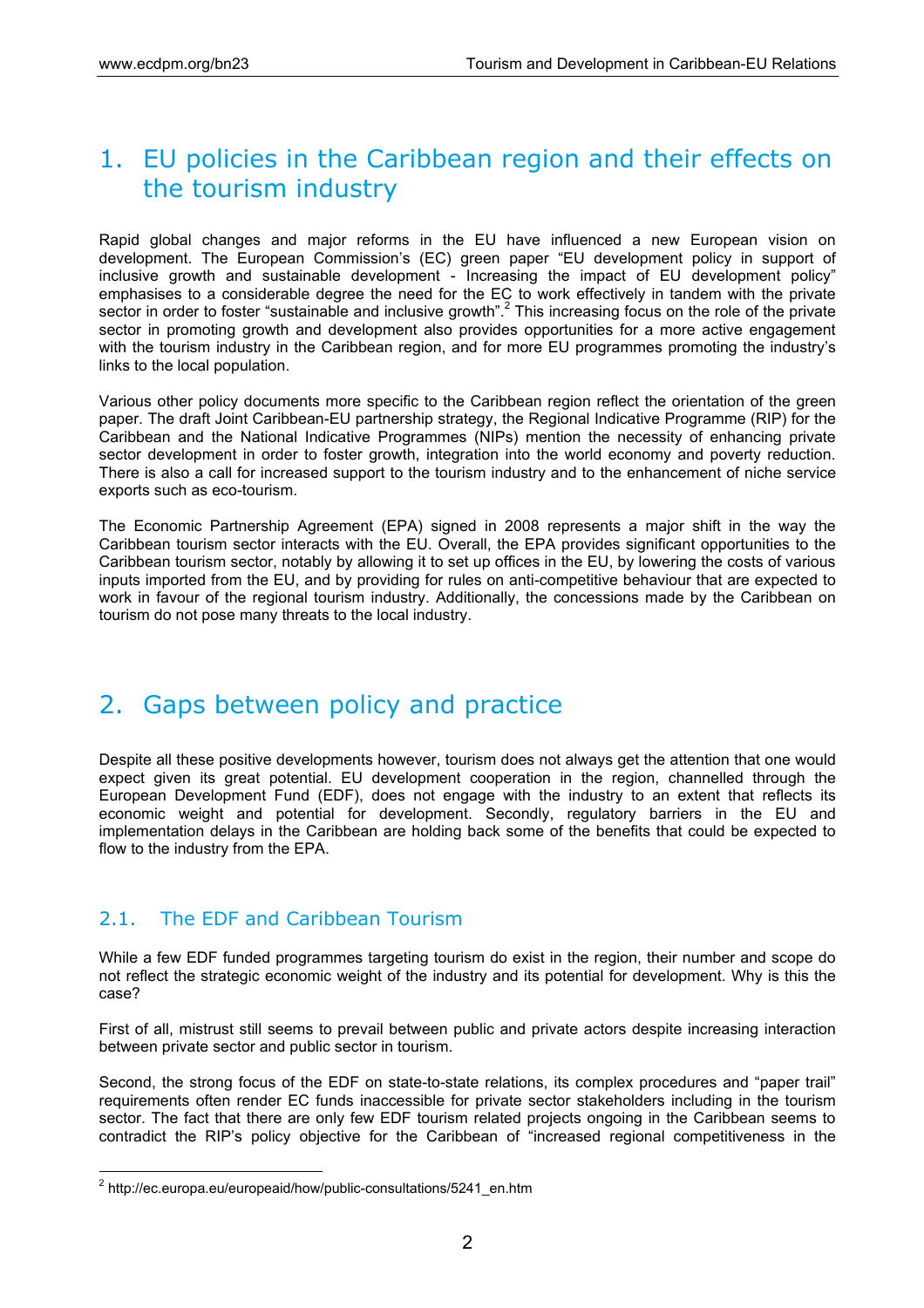production of goods and services" (the tourism sector being the regional heavyweight in the export of services).

Finally, the complexity of EC aid procedures and its remote nature are often exacerbated by the lack of dialogue between the public and private sector in the region. It is indeed crucial for the public and private sector to work together to elaborate projects proposals that reflects the industry's needs.

#### 2.2. The EPA and tourism

On the EU side, several regulatory policies have seriously hampered the growth and development benefits that could be expected from the EPA. The Package Travel Directive (PTD), for example, has irritated some industry stakeholders for the costs it puts on small and medium sized tourism enterprises.<sup>3</sup> Such a directive arguably stands at odds with EU development cooperation objective provisions in the EPA that aim at promoting the growth of SMEs in the tourism sector. A similar observation can be levelled at the way the EU handles visa procedures and requirements for tourism businessmen that benefit from enhanced freedom of movement from the EPA. The burdensome aspect of these procedures and the limited nature of the visas granted severely constrain the benefits that were given to tourism businessmen in the EPA. Finally, the UK air passenger duty arguably affects the free movement of EU consumers of tourism services in the Caribbean in a discriminatory manner.

These 'regulatory barriers' risk obstructing development and growth perspectives that were expected to flow from either the EPA or development cooperation programmes. These examples clearly illustrate the urgent need for more "Policy Coherence for Development'' (PCD).

Finally, it is also imperative that the competition clause for the tourism sector present in the EPA be translated into domestic legislation in Caribbean states. The Caribbean tourism industry has often complained of abusive anti-competitive practices by EU tourism giants welding overwhelming market power. Simply put, without a change in domestic legislation, the ability of the domestic tourism industry to protect itself from these practices, as provided for in the agreement, is severely hampered. The leakage of profits away from the region is likely to worsen if this situation is not remedied in the near future.

### 3. The way forward: What could be done now?

The current state of affairs between the EU and Caribbean tourism highlights various shortcomings. Out of the above-mentioned observations, some key areas of work can be distinguished for a better policy dialogue between the EU and the Caribbean in the area of tourism.

Firstly, more systematic stress on the importance of tourism as a policy priority for development in strategic policy documents such as the Joint Caribbean-EU Strategy is warranted. The potential of the sector for growth and development in the region needs to be clearly articulated, and so does a coherent strategy to strengthen the linkages of the industry to the population at large and to mitigate the environmental impact (notably by promoting SMEs and environmental responsibility).

Secondly, ensuring accessibility of EDF funds to the private sector is another clear area of future work. Past experiences suggest that devolving management and design of projects/programmes targeting the private sector to the stakeholders themselves greatly helps in this regard.<sup>4</sup> Caribbean governments could better accompany this process, by stimulating active involvement of the tourism industry in these programmes at national and regional levels.

<sup>-&</sup>lt;br>3  $3$  It has to be stated that the PTD is currently under review.

<sup>&</sup>lt;sup>4</sup> This is one of the major lessons of the "rum programme" in the Caribbean: www.ecdpm.org/dp97